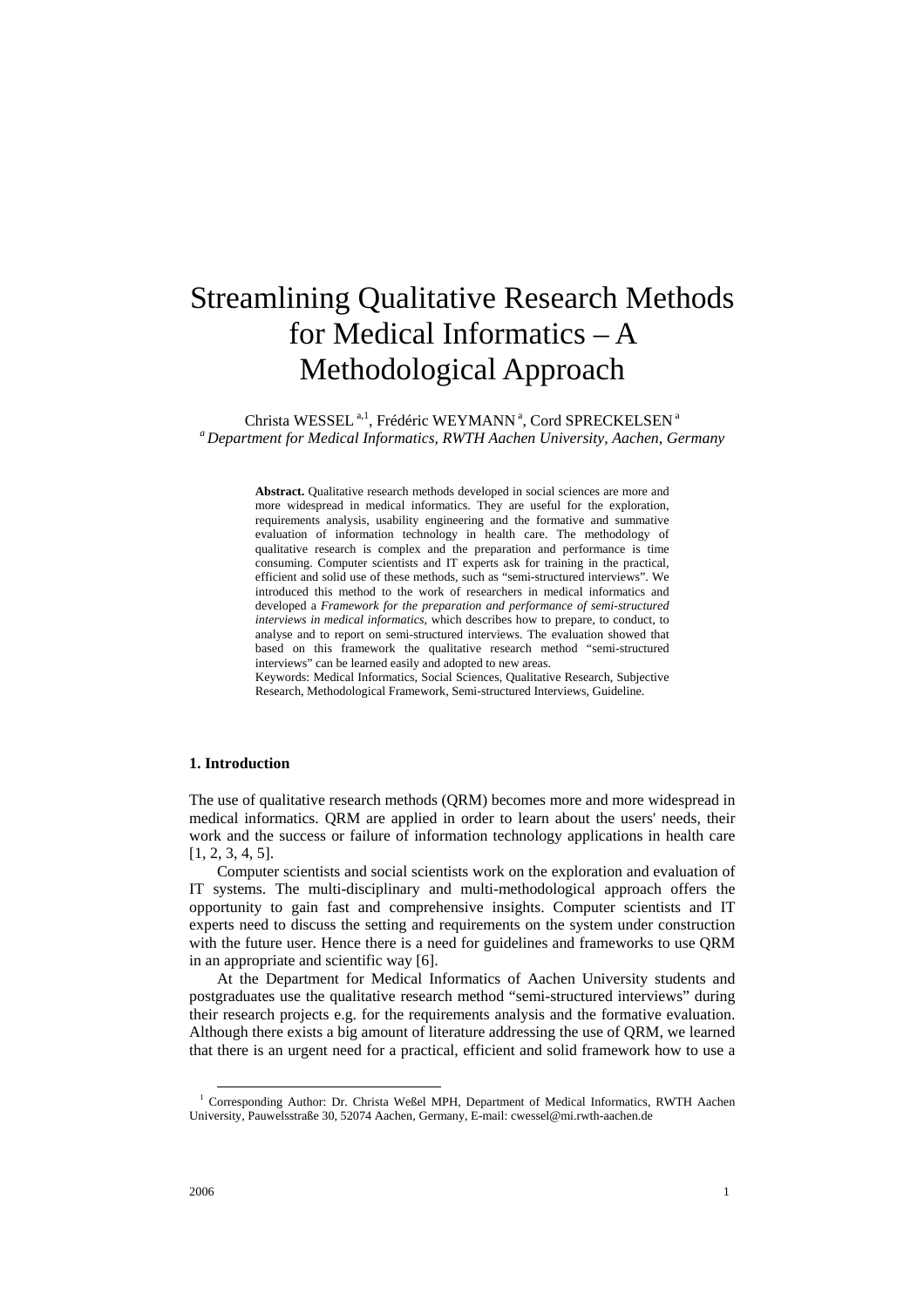qualitative research method. Such a framework addresses a computer scientist who wants to use the method properly without being forced to become a social scientist. This paper presents a framework we developed so far for the application of semistructured interviewing techniques by computer scientists in medical informatics.

#### **2. Qualitative Research Methods (QRM) in Medical Informatics**

The sociotechnical approach facilitates the understanding of information technology in health care [2]. In social sciences QRM have been developed to explore social or human problems and to propose solutions [1, 7, 8].

Qualitative research is characterised by openness, explication, subjectivity, reflection and interpretation. It is an iterative process, which is maintained until saturation is reached [1, 7]. Qualitative studies are performed incrementally. The researcher goes into the field to learn about the user, his work, his needs and his ideas. The data collection is for example performed as an observation or an interview and relies on textual formats. The selection of an appropriate qualitative research method is crucial for the high quality of the scientific work. The researcher reflects on the selection and the research process including the intermediate results with colleagues and supervisors ("neutral experts"). One of the neutral experts, for instance a social scientist, should be adept in QRM and their scope. Furthermore the high quality is assured by the use of different methods ("triangulation") [9]. At least two methods should be applied, either both qualitative or one qualitative and the other one quantitative.

A qualitative study starts with an introducing question that covers the problem the researcher works on, for example "How can medical informatics support the knowledge management in a human resources department of a hospital?". It is important that the researcher explicates his mental model [10] and his personal experience before he performs the data collection in order to be aware of his own bias and knowledge gaps later on. The researcher must reflect his work during the whole process. He discusses the study design, the results of the literature reviews, the data collection and analysis and interpretation with colleagues and externs. He must iterate the steps and change the research route if new insights occur.

Semi-structured interviews are interviews with representatives of the inquired field. The so-called "interview guideline" contains the topics and questions. The term "semi-structured" signifies two complementary aspects: (a) the interviewer is aware of the topics, and (b) the interviewee has the opportunity to talk freely on a certain point.

In the following we present the main building blocks of our approach to an efficient and effective preparation and performance of semi-structured interviews. The "Framework for the preparation and performance of semi-structured interviews in medical informatics" consists of three modules: (1) the template for an interview guideline for semi-structured interviews, (2) the process-schema for performing the interview, and (3) the supervision and feedback concept. The frameworks aims to empower computer scientists to apply QRM in a more easy and reliable way. The results obtained by QRM can serve as base of the researchers' future work for instance on exploration, requirements analysis, formative and summative evaluation and usability engineering [11, 12].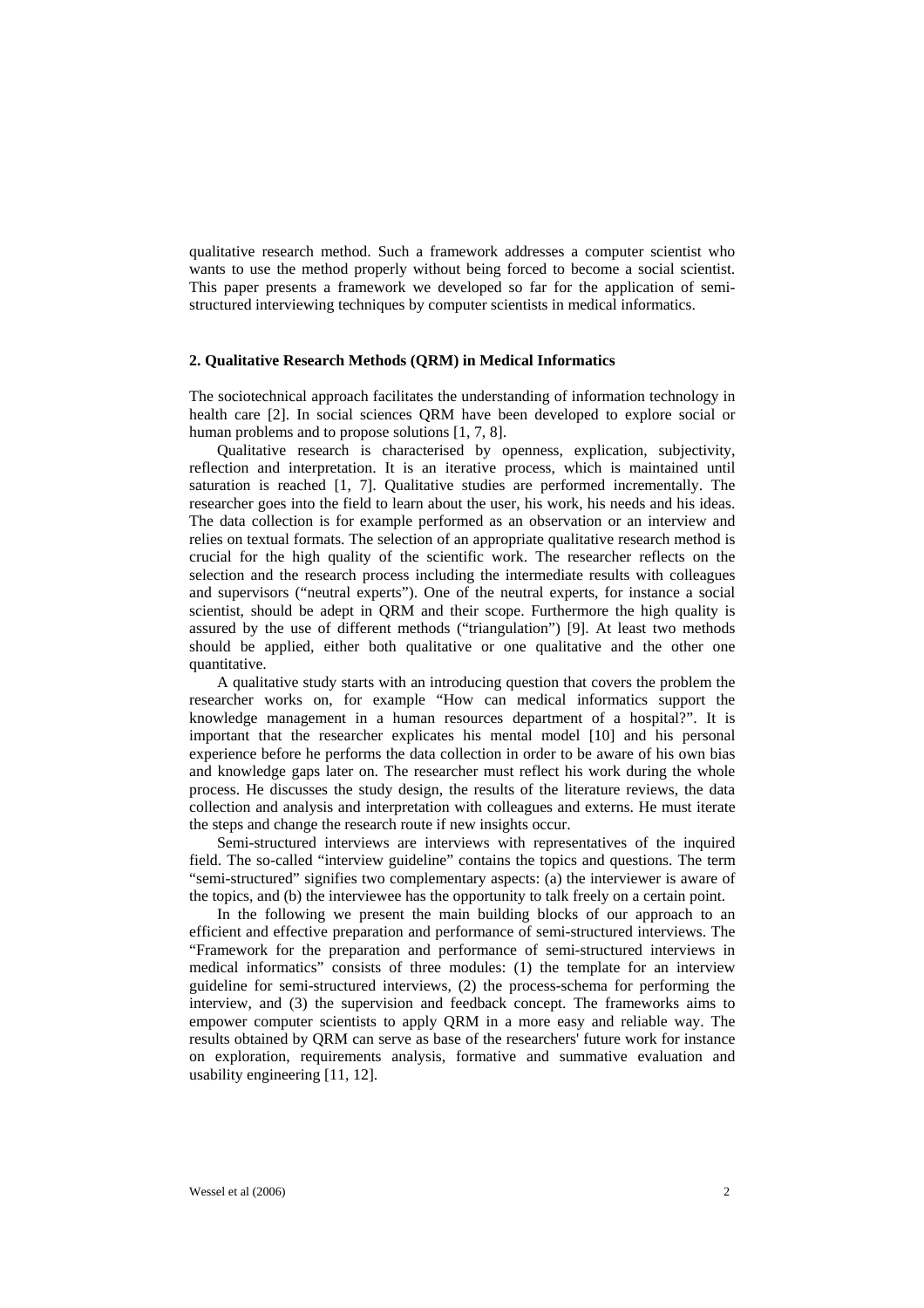# **3. A Framework for the Preparation and Performance of Semi-structured Interviews in Medical Informatics**

#### *3.1. Module 1: The Template for an Interview Guideline for Semi-structured Interviews*

After the researcher designed the study and identified representatives as interviewees, he prepares the interviews by creating the interview guideline. The interview guideline deals with the more detailed questions that evolve from the introducing question. An interview follows a certain dramaturgy and can be divided into four periods: the warming up, the exploration of present and of future aspects and the finish. The first step (warming up) serves as a means to make the interviewee comfortable. Present aspects deal with the current situation and problems. Future aspects address the identification of needs and ideas. The finish ensures that nothing is left out.

The interview guideline shall assure that no relevant point is left out and serves as a checklist for the interviewer during the interview. Table 1 shows periods and aspects to exemplify an interview guideline for semi-structured interviews in medical informatics. It should be considered, that the creation of an interview guideline is up to the researcher, and Table 1 is to be seen as an extensible template.

| <b>Period</b>   | <b>Aspects</b>                                                  |  |
|-----------------|-----------------------------------------------------------------|--|
| Warming up      | The organization (vision, goal, structure, business activities) |  |
|                 | The interviewee (professional background, tasks, work)          |  |
|                 | Terminological clarification                                    |  |
| Exploration of  | - Relevance                                                     |  |
| present aspects | - IT and other tools                                            |  |
|                 | Context of work (colleagues)                                    |  |
|                 | Preconditions, limitations, problems                            |  |
| Exploration of  | Expectations and needs                                          |  |
| future aspects  | Wishes on new tools and instruments                             |  |
|                 | Additional ideas                                                |  |
| Finish          | Summarization (by the interviewer)<br>$\overline{\phantom{0}}$  |  |
|                 | Feedback on completeness                                        |  |
|                 | - Benefit for the interviewee                                   |  |
|                 | Acknowledgement and leave-taking                                |  |

Table 1: Template for an Interview Guideline for Semi-structured Interviews

## *3.2. Module 2: Process-schema for Performing the Interview*

The process-schema includes the scheduling, the preparation, the interview, the field notes and the documentation (see Table 2, next page). The interview should by all means be taped. During the parting, after the recorder is cut off, the interviewee often adds relevant additional information. The field notes serve to document this information and the course of the interview and impressions. We strongly recommend that the interviewer retires immediately after the interview to an undisturbed place for ten or fifteen minutes to write down the field notes. The documentation is the transcription of both the recorded texts and the field notes.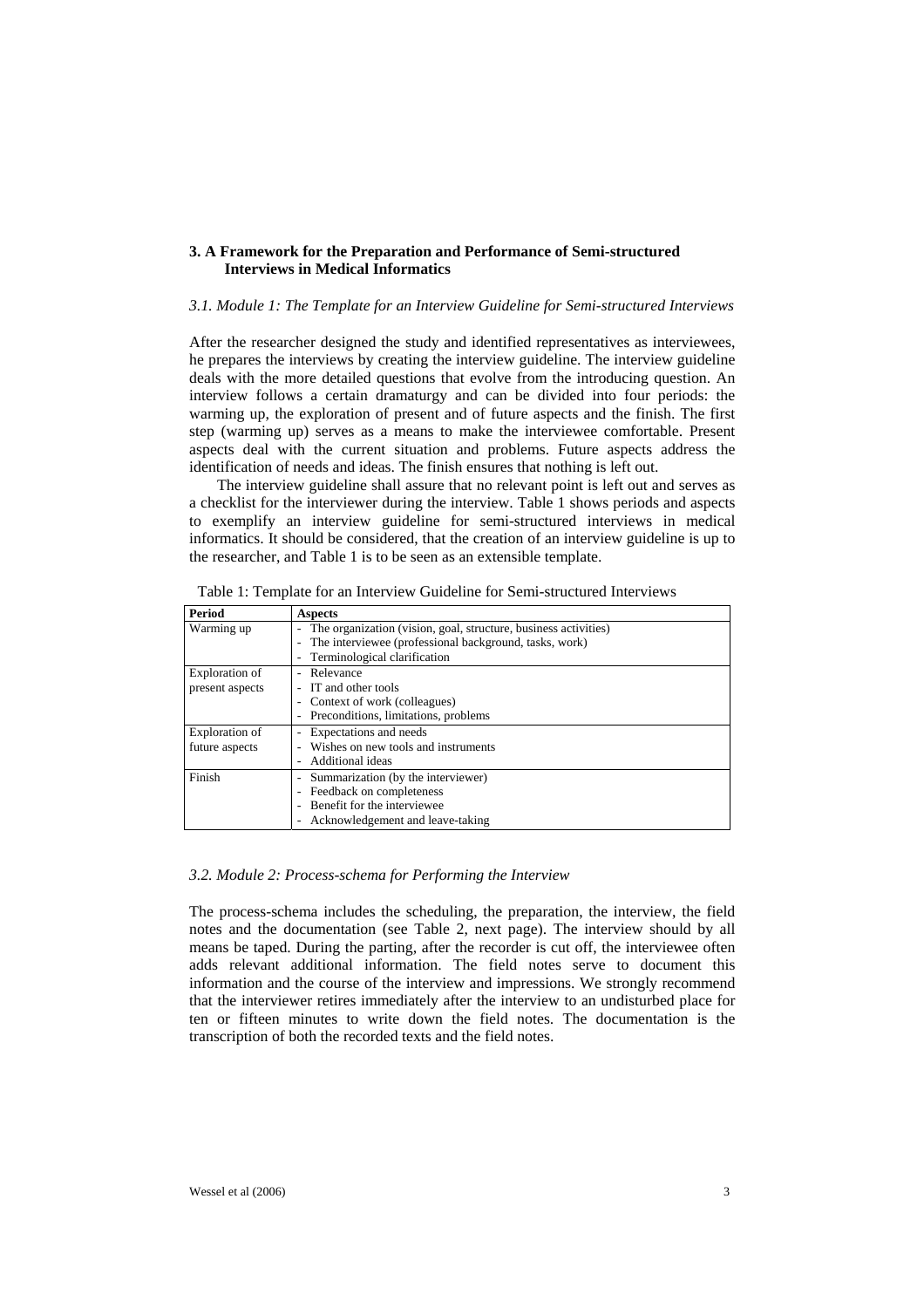#### *3.3. Module 3: Supervision and Feedback Concept*

We introduce computer scientists, who are novices in qualitative research to the text analysis, in a problem-based way. First one of their supervisors gives them an introduction to computer software for text analysis, and some introductory literature on qualitative text analysis. The researcher performs the analysis and interpretation to identify problems, needs and ideas. Especially new insights are of interest for the further work of the researcher. He uses all collected data: the interview guideline, the explicated researcher's mental model and personal experience, the transcribed interview texts and the transcribed field notes. The identification of categories and concepts that lead to propositions is an iterative process. This work can be performed supported by software-applications<sup>2</sup>. In a second meeting the researcher and the supervisor discuss the researcher's results on his analysis of the collected data and identify open tasks and next steps.

The researcher starts the report on the study with a sketch of the field and the problem. He describes the study design and motivates it. He describes the results of the analysis and interpretation in prose and illustrates them by anonymous citations taken from the transcript. The report ends with the conclusion and some suggestions. In medical informatics this can proceed for instance as a project design or a requirements analysis.

| Scheduling<br>(Email and) telephone<br>- Purpose<br>$\overline{\phantom{a}}$<br>Appointment<br>call<br>Time<br>- Place<br>- Confidentiality<br>Creation of the<br>- See "the template for an interview guideline for semi-<br>Preparation<br>structured interviews"<br>interview guideline<br>Assembling the<br>- Printed interview guideline<br>$\overline{a}$<br>materials<br>- Notepad<br>Wristwatch<br>- Recorder<br>Introduction<br>Interview<br>- Reception and introduction to each other<br>Thanks for the participation<br>Explanation of the purpose<br>- Explanation of the benefit and feedback<br>- Explanation of the confidentiality<br>- Explanation of the interview course<br>Grant of the permission to record the interview<br>Performance<br>- Recording<br>Trigger notes<br>- Thanks for the participation<br>Parting<br>$\qquad \qquad \blacksquare$<br>- Mention of the next steps and the feedback and benefit<br>Course of the interview<br>Field notes<br>- Immediate documentation (handwritten notes)<br>- Undisturbed environment<br>Additional information<br>Impressions<br>New ideas and insights<br>Transcription of the<br>Documentation<br>- By a typist<br>$\overline{a}$<br>interview text<br>- By the interviewer: not later than 24 hours after the<br>Transcription of the<br>interview<br>trigger and field notes | <b>Steps</b> | Parts | <b>To consider</b>               |
|-------------------------------------------------------------------------------------------------------------------------------------------------------------------------------------------------------------------------------------------------------------------------------------------------------------------------------------------------------------------------------------------------------------------------------------------------------------------------------------------------------------------------------------------------------------------------------------------------------------------------------------------------------------------------------------------------------------------------------------------------------------------------------------------------------------------------------------------------------------------------------------------------------------------------------------------------------------------------------------------------------------------------------------------------------------------------------------------------------------------------------------------------------------------------------------------------------------------------------------------------------------------------------------------------------------------------------------------------------------|--------------|-------|----------------------------------|
|                                                                                                                                                                                                                                                                                                                                                                                                                                                                                                                                                                                                                                                                                                                                                                                                                                                                                                                                                                                                                                                                                                                                                                                                                                                                                                                                                             |              |       |                                  |
|                                                                                                                                                                                                                                                                                                                                                                                                                                                                                                                                                                                                                                                                                                                                                                                                                                                                                                                                                                                                                                                                                                                                                                                                                                                                                                                                                             |              |       |                                  |
|                                                                                                                                                                                                                                                                                                                                                                                                                                                                                                                                                                                                                                                                                                                                                                                                                                                                                                                                                                                                                                                                                                                                                                                                                                                                                                                                                             |              |       |                                  |
|                                                                                                                                                                                                                                                                                                                                                                                                                                                                                                                                                                                                                                                                                                                                                                                                                                                                                                                                                                                                                                                                                                                                                                                                                                                                                                                                                             |              |       |                                  |
|                                                                                                                                                                                                                                                                                                                                                                                                                                                                                                                                                                                                                                                                                                                                                                                                                                                                                                                                                                                                                                                                                                                                                                                                                                                                                                                                                             |              |       |                                  |
|                                                                                                                                                                                                                                                                                                                                                                                                                                                                                                                                                                                                                                                                                                                                                                                                                                                                                                                                                                                                                                                                                                                                                                                                                                                                                                                                                             |              |       |                                  |
|                                                                                                                                                                                                                                                                                                                                                                                                                                                                                                                                                                                                                                                                                                                                                                                                                                                                                                                                                                                                                                                                                                                                                                                                                                                                                                                                                             |              |       |                                  |
|                                                                                                                                                                                                                                                                                                                                                                                                                                                                                                                                                                                                                                                                                                                                                                                                                                                                                                                                                                                                                                                                                                                                                                                                                                                                                                                                                             |              |       |                                  |
|                                                                                                                                                                                                                                                                                                                                                                                                                                                                                                                                                                                                                                                                                                                                                                                                                                                                                                                                                                                                                                                                                                                                                                                                                                                                                                                                                             |              |       |                                  |
|                                                                                                                                                                                                                                                                                                                                                                                                                                                                                                                                                                                                                                                                                                                                                                                                                                                                                                                                                                                                                                                                                                                                                                                                                                                                                                                                                             |              |       |                                  |
|                                                                                                                                                                                                                                                                                                                                                                                                                                                                                                                                                                                                                                                                                                                                                                                                                                                                                                                                                                                                                                                                                                                                                                                                                                                                                                                                                             |              |       |                                  |
|                                                                                                                                                                                                                                                                                                                                                                                                                                                                                                                                                                                                                                                                                                                                                                                                                                                                                                                                                                                                                                                                                                                                                                                                                                                                                                                                                             |              |       |                                  |
|                                                                                                                                                                                                                                                                                                                                                                                                                                                                                                                                                                                                                                                                                                                                                                                                                                                                                                                                                                                                                                                                                                                                                                                                                                                                                                                                                             |              |       |                                  |
|                                                                                                                                                                                                                                                                                                                                                                                                                                                                                                                                                                                                                                                                                                                                                                                                                                                                                                                                                                                                                                                                                                                                                                                                                                                                                                                                                             |              |       |                                  |
|                                                                                                                                                                                                                                                                                                                                                                                                                                                                                                                                                                                                                                                                                                                                                                                                                                                                                                                                                                                                                                                                                                                                                                                                                                                                                                                                                             |              |       |                                  |
|                                                                                                                                                                                                                                                                                                                                                                                                                                                                                                                                                                                                                                                                                                                                                                                                                                                                                                                                                                                                                                                                                                                                                                                                                                                                                                                                                             |              |       |                                  |
|                                                                                                                                                                                                                                                                                                                                                                                                                                                                                                                                                                                                                                                                                                                                                                                                                                                                                                                                                                                                                                                                                                                                                                                                                                                                                                                                                             |              |       |                                  |
|                                                                                                                                                                                                                                                                                                                                                                                                                                                                                                                                                                                                                                                                                                                                                                                                                                                                                                                                                                                                                                                                                                                                                                                                                                                                                                                                                             |              |       |                                  |
|                                                                                                                                                                                                                                                                                                                                                                                                                                                                                                                                                                                                                                                                                                                                                                                                                                                                                                                                                                                                                                                                                                                                                                                                                                                                                                                                                             |              |       |                                  |
|                                                                                                                                                                                                                                                                                                                                                                                                                                                                                                                                                                                                                                                                                                                                                                                                                                                                                                                                                                                                                                                                                                                                                                                                                                                                                                                                                             |              |       |                                  |
|                                                                                                                                                                                                                                                                                                                                                                                                                                                                                                                                                                                                                                                                                                                                                                                                                                                                                                                                                                                                                                                                                                                                                                                                                                                                                                                                                             |              |       |                                  |
|                                                                                                                                                                                                                                                                                                                                                                                                                                                                                                                                                                                                                                                                                                                                                                                                                                                                                                                                                                                                                                                                                                                                                                                                                                                                                                                                                             |              |       |                                  |
|                                                                                                                                                                                                                                                                                                                                                                                                                                                                                                                                                                                                                                                                                                                                                                                                                                                                                                                                                                                                                                                                                                                                                                                                                                                                                                                                                             |              |       |                                  |
|                                                                                                                                                                                                                                                                                                                                                                                                                                                                                                                                                                                                                                                                                                                                                                                                                                                                                                                                                                                                                                                                                                                                                                                                                                                                                                                                                             |              |       |                                  |
|                                                                                                                                                                                                                                                                                                                                                                                                                                                                                                                                                                                                                                                                                                                                                                                                                                                                                                                                                                                                                                                                                                                                                                                                                                                                                                                                                             |              |       |                                  |
|                                                                                                                                                                                                                                                                                                                                                                                                                                                                                                                                                                                                                                                                                                                                                                                                                                                                                                                                                                                                                                                                                                                                                                                                                                                                                                                                                             |              |       |                                  |
|                                                                                                                                                                                                                                                                                                                                                                                                                                                                                                                                                                                                                                                                                                                                                                                                                                                                                                                                                                                                                                                                                                                                                                                                                                                                                                                                                             |              |       |                                  |
|                                                                                                                                                                                                                                                                                                                                                                                                                                                                                                                                                                                                                                                                                                                                                                                                                                                                                                                                                                                                                                                                                                                                                                                                                                                                                                                                                             |              |       |                                  |
|                                                                                                                                                                                                                                                                                                                                                                                                                                                                                                                                                                                                                                                                                                                                                                                                                                                                                                                                                                                                                                                                                                                                                                                                                                                                                                                                                             |              |       |                                  |
|                                                                                                                                                                                                                                                                                                                                                                                                                                                                                                                                                                                                                                                                                                                                                                                                                                                                                                                                                                                                                                                                                                                                                                                                                                                                                                                                                             |              |       |                                  |
|                                                                                                                                                                                                                                                                                                                                                                                                                                                                                                                                                                                                                                                                                                                                                                                                                                                                                                                                                                                                                                                                                                                                                                                                                                                                                                                                                             |              |       | Attachment to the interview text |

Table 2: Process-schema for Performing the Interview

<span id="page-3-0"></span> <sup>2</sup> For a survey on methods and approaches how to analyze and interpret texts see [7].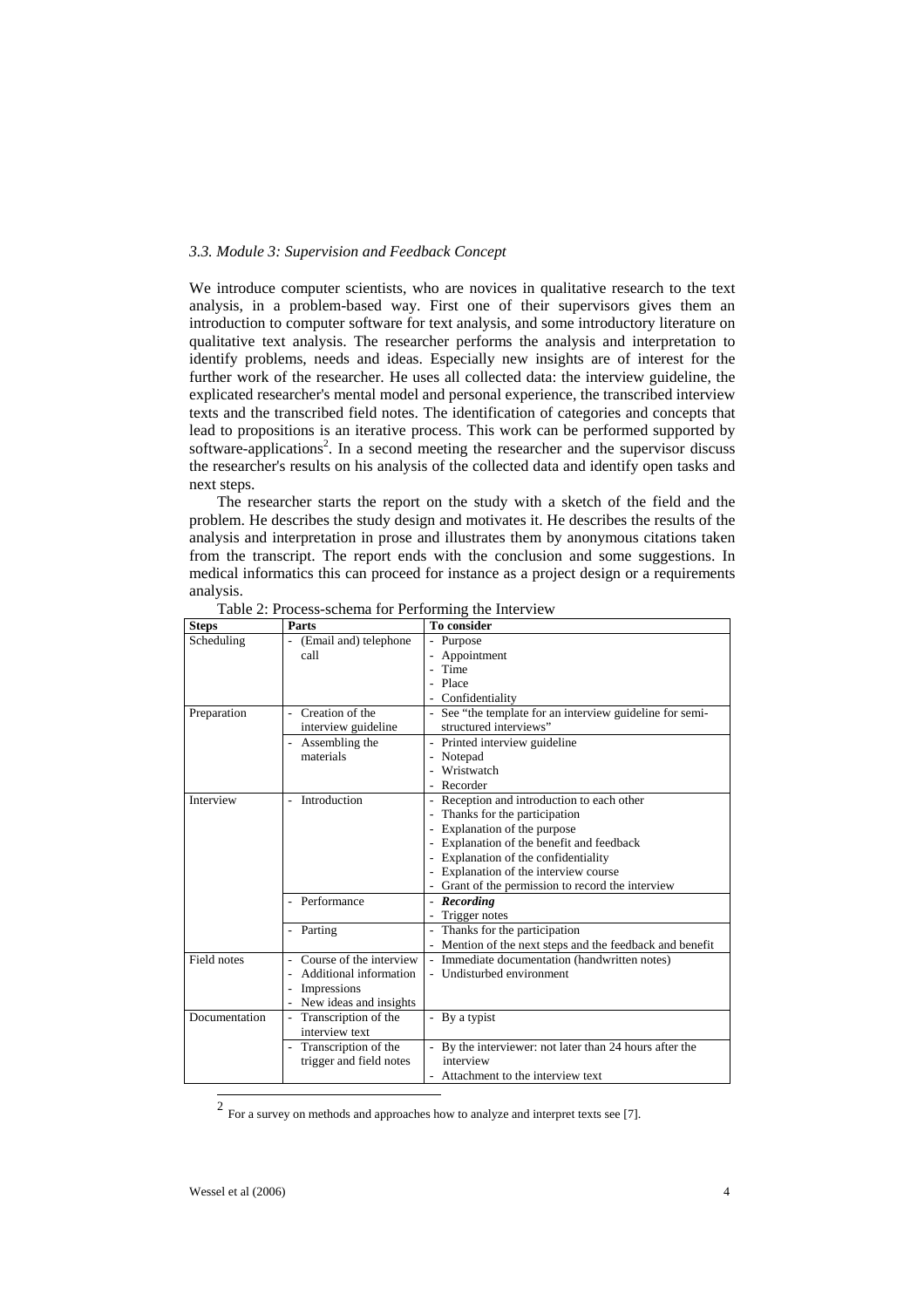## **4. Evaluation**

So far (January 2006) thirteen graduates and postgraduates in medical informatics (short: researchers) used semi-structured interviews for the exploration, requirements analysis and both the formative and summative evaluation. The studies covered areas like knowledge management in medical research, hospital management, web-based information platforms and web-based learning. They were performed in different contexts, for instance in research projects, diploma theses and PhD projects. The evaluation of the introduction of the framework was performed by means of QRM. We performed and analysed individual semi-structured interviews with each of the researchers and natural-group interviews with groups of researchers at the end of training sessions. All thirteen researchers took part in the interviews.

All researchers initially were sceptical whether qualitative methods in computer science could be easily learned and used with a reasonable effort. The feedback in the beginning showed that a ninety-minutes-lesson on qualitative research with focus on semi-structured interviews and some literature from social scientists did not meet the needs to learn about the practical performance. The researchers requested a tailor-made introduction for computer scientists. Hence we developed the framework for semistructured interviews. Furthermore we intensified the face-to-face training on the software-supported analysis.

The researchers appreciated that it was easier than expected to learn how to do qualitative research. The effort to use qualitative methods was estimated as an appropriate means, as they could use the results of the analysis directly for further project designs and requirements analyses. Using QRM was considered a structured and comprehensible approach. Some remarks from the researchers may serve as examples: "By doing semi-structured interviews it is easy for me to get a whole picture with many details in a short time." - "The materials facilitate the profound discussion with colleagues and supervisors." - "The first step of the requirements analysis - to know the user, his situation his needs and his ideas - is now more structured." - "The perspective of the computer scientist changes from IT-centred to user-centred." (Not verbatim but analogous translation from German to English.)

An expert (social scientist) supervised the process of the implementation of QRM. During the supervision the effect of the framework on the interview skills was evaluated formatively. The supervisor analysed and gave feedback on the researchers' interview-guidelines, their interviews (tapes and transcripts) and their findings. The researchers were required to revise their interview guideline, to iterate their text analysis and to reconsider their conclusions once or twice. The formative evaluation facilitated the continuous improvement of the researchers' skills in the use of this qualitative research method.

## **5. Conclusion and Outlook**

QRM in medical informatics gained more and more attention during the last decades [1, 3, 4, 2]. Social sciences offer the methods and the tools to perform qualitative research [7, 8]. The results of such qualitative studies can be applied to exploration, requirements analysis, both formative and summative evaluation and usability engineering [11, 12]. Computer scientists ask for appropriate training and clear and comprehensible guidance in using these methods [6]. We introduced semi-structured